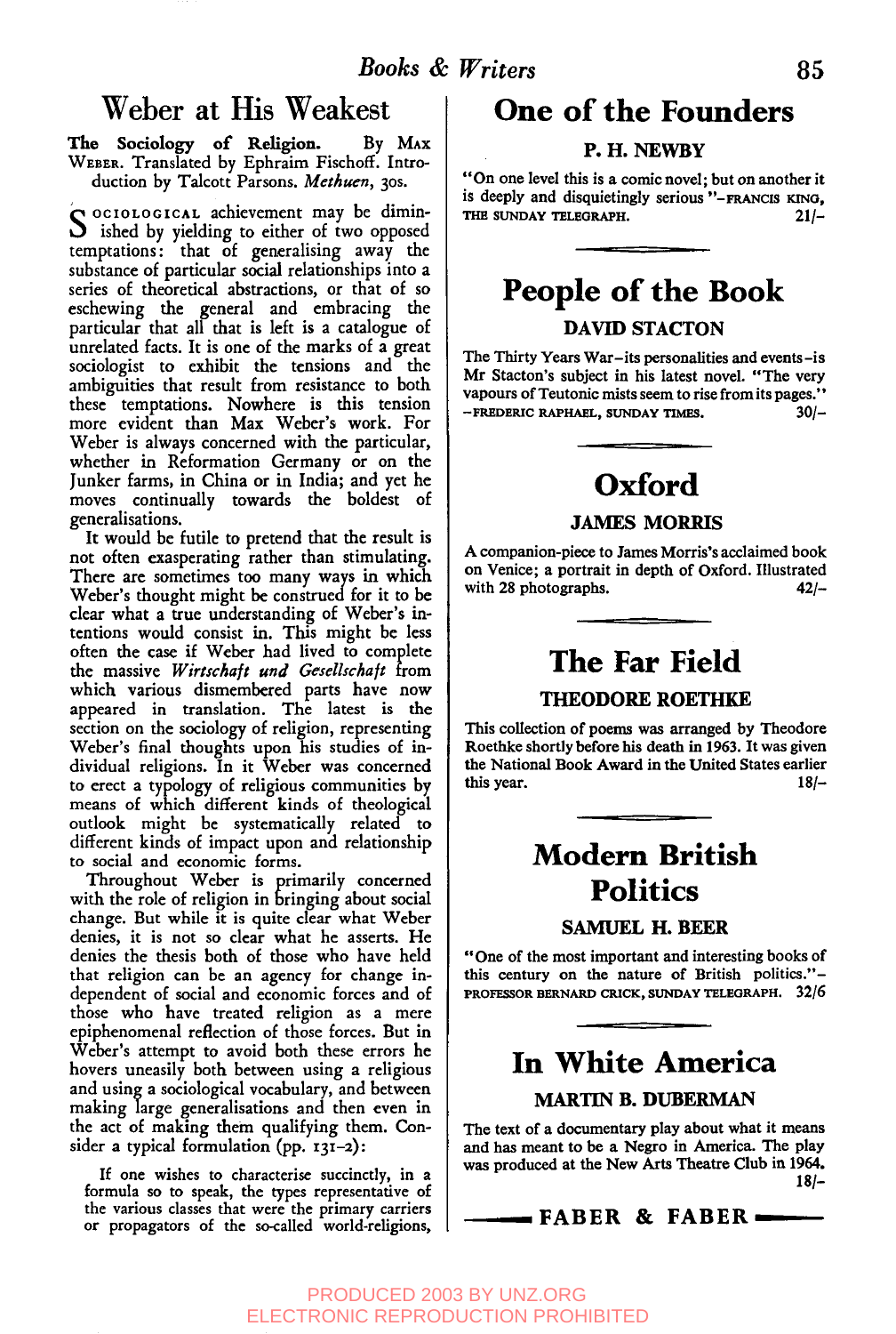they would be the following: in Confucianism the world-organising bureaucrat; in Hinduism, the world-ordering magician; in Buddhism, the mendicant monk wandering through the world; in Islam, the warrior seeking to conquer the world; in Judaism, the wandering trader; and in Christianity, the itinerant journeyman. To be sure, all these types must not be taken as exponents of their own occupational or material class interests, but rather as the ideological carriers of the kind of ethical or salvation doctrine which most readily conformed to their social position.

About this passage two comments must be made. The first is that while "bureaucrat," "warrior," "trader" and "journeyman" are independent social and occupational categories, so that to remark that a world-religion was initially propagated by members of one of these classes would be a starting-point for enquiry, both "magician" and "monk" are concepts which already presuppose a religious frame of reference. Does Weber mean that there is at least some sense in which the propagation of Confucianism, Islam, Judaism and Christianity can be explained in non-religious terms, while this is not true of either Hinduism or Buddhism? I am certain that this is not what Weber intends to say, but what then becomes of his typology?

The second difficulty is that expressions such as "conformed to their social position" leave it quite unclear how strong a causal connection, or rather what type of causal connection Weber believes to hold between social position and religious belief. Is it a purely contingent coincidence of certain types of theology and certain types of occupation? Or is there an internal, conceptual connection of some kind? On this crucial issue Weber is silent.

The root of the trouble lies in his lack of sensitivity to conceptual issues. He never enquires straightforwardly what is distinctive about religious concepts and so he is always liable to confusion when he enquires into the empirical relations which hold between religious and social and economic affairs. A striking example is his mishandling of the concept of magic. Weber begins by arguing that because magic has practical technical and economic ends in view, it therefore cannot be "set apart from the range of everyday purposive conduct." It is we who "designate the fallacious attributes of causality as irrational, and the corresponding acts as 'magic'." So magic is merely incompetent technology. But Weber at once switches to the standpoint of the magician, who allegedly distinguishes magic by the extraordinary character of his acts. And two pages later "the magician is the person who is permanently endowed with charisma." This is a hotch-potch

of an account. Weber could never have given it if he had seriously considered in detail one particular society in whose life magic played a major role. For commonly the magician and his clients both understand perfectly well the nature of technique, and the distinction between magic and ordinary technique. It is not that magic is not a set of devices for producing practical effects, but that the kind of device which is magical can be understood only against a background of belief in highly specific and particular types of power. Weber's use of the blanket word "charisma," let alone his use of such terms as "spirit," are quite unhelpful here.

IT MAY BE OBJECTED that I am trying to press Weber back *towards the* particularity of his earlier studies, whereas here he is explicitly moving at a higher level of generality. In a long introduction Talcott Parsons extracts from Weber's book an even more highly generalised account of the total development of religion in society. Or it may be objected that I am attacking Weber on grounds that would only be relevant if he had had access to the large number of detailed ethnographic and historical studies which are now available to us. But my criticism is not simply that Weber generalises, nor even that his generalisations were premature, but that in this book at least he is searching for the wrong kind of generalisation.

In the history of religion there are various transformations in the concept of the divine. We want to know under what conditions in general such transformations occur; and a necessary precondition is to discover for a number of cases under what conditions they have occurred. But all this is masked by Weber's bland utterance:

The possible combinations of the various principles involved in the construction of a pantheon or in the achievement of a position of primacy by one or another god are almost infinite in number. Indeed, the jurisdictions of the divine figures are as fluid as those of the officials of patrimonial régimes. Moreover, the differentiation between jurisdictions of the various gods is intersected by the practice of religious attachment or courtesy to a particular god who is especially cultivated or directly invoked and who is treated as fundamentally universal. Thus all possible functions are attributed to the universal god....

Nothing is explained by this at all. Indeed the references to patrimonial jurisdiction leave us more puzzled than we would otherwise be about the transition to the universal god. The force of the *word* "Thus" is absolutely unclear.

This is a book by a great sociologist; but it is not a great book. It contains many brilliant paragraphs, and it is a quarry of suggestions

### PRODUCED 2003 BY UNZ.ORG ELECTRONIC REPRODUCTION PROHIBITED